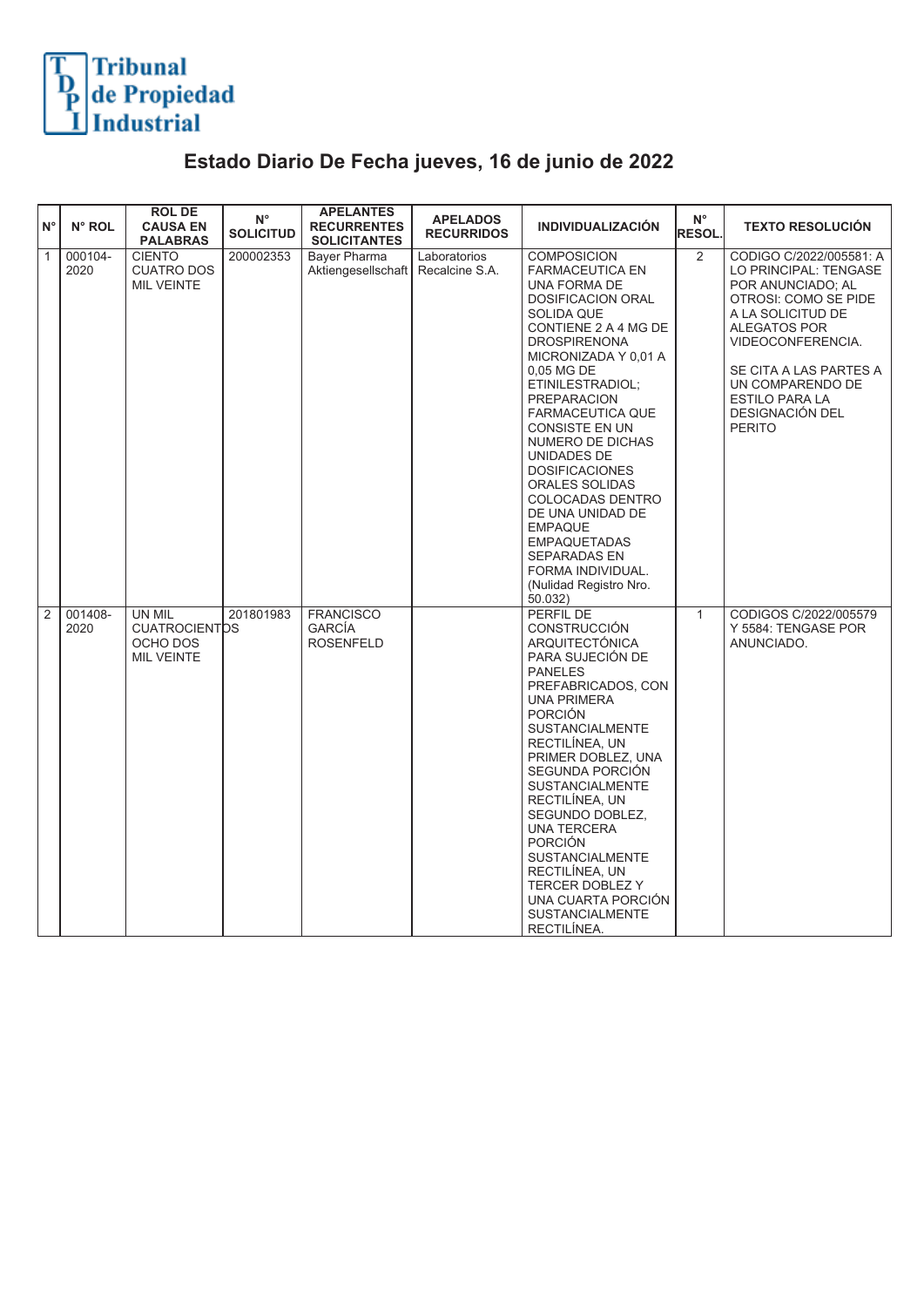| $N^{\circ}$    | N° ROL          | <b>ROLDE</b><br><b>CAUSA EN</b><br><b>PALABRAS</b>                                     | $\mathsf{N}^\circ$<br><b>SOLICITUD</b> | <b>APELANTES</b><br><b>RECURRENTES</b><br><b>SOLICITANTES</b>                    | <b>APELADOS</b><br><b>RECURRIDOS</b> | <b>INDIVIDUALIZACIÓN</b>                                                                                                                                                                                                                                                                                                                                                                                                                                                                                                         | $N^{\circ}$<br><b>RESOL.</b> | <b>TEXTO RESOLUCION</b>                                                                                                                                                                                                                                                                                                                                                                                                                                       |
|----------------|-----------------|----------------------------------------------------------------------------------------|----------------------------------------|----------------------------------------------------------------------------------|--------------------------------------|----------------------------------------------------------------------------------------------------------------------------------------------------------------------------------------------------------------------------------------------------------------------------------------------------------------------------------------------------------------------------------------------------------------------------------------------------------------------------------------------------------------------------------|------------------------------|---------------------------------------------------------------------------------------------------------------------------------------------------------------------------------------------------------------------------------------------------------------------------------------------------------------------------------------------------------------------------------------------------------------------------------------------------------------|
| $\sqrt{3}$     | 001485-<br>2020 | UN MIL<br><b>CUATROCIENTDS</b><br>OCHENTA Y<br>CINCO DOS<br><b>MIL VEINTE</b>          | 201801964                              | THYSSENKRUPP<br><b>INDUSTRIAL</b><br><b>SOLUTIONS AG</b><br>y thyssenkrupp<br>AG |                                      | <b>EQUIPO DE</b><br>TRITURACIÓN Y<br>ELEMENTO DE<br>ANTIDESGASTE PARA<br>SU INSERCIÓN EN LA<br>SUPERFICIE DE UN<br>ÁREA DE DESGASTE<br>DE UN EQUIPO DE<br>TRITURACIÓN,<br><b>COMPRENDE UNA</b><br>ZONA DE FIJACIÓN<br>CON UN MATERIAL<br>CON MENOR<br><b>RESISTENCIA AL</b><br>DESGASTE QUE EL DE<br>LA ZONA DE<br><b>DESGASTEY</b><br>EXTENDIENDOSE LA<br>ZONA DE DESGASTE<br>EN LA ALTURA DE<br><b>ELEMENTO</b><br>ANTIDESGASTE                                                                                                | $\mathbf{1}$                 | REITERESE DECRETO DE<br><b>AUTOS EN RELACION</b><br>POR CAMBIO DE ESTADO<br>PROCESAL.                                                                                                                                                                                                                                                                                                                                                                         |
| $\overline{4}$ | 000180-<br>2021 | <b>CIENTO</b><br><b>OCHENTA</b><br><b>DOS MIL</b><br><b>VEINTE Y UN</b>                | 200002353                              | <b>BAYER</b><br><b>PHARMA</b><br><b>AKTIENGESELLSCBAFT</b>                       | <b>LABORATORIOS</b><br>ANDRÓMACO     | "COMPOSICION<br><b>FARMACEUTICA EN</b><br>UNA FORMA DE<br><b>DOSIFICACION ORAL</b><br>SOLIDA QUE<br>CONTIENE 2 A 4 MG DE<br><b>DROSPIRENONA</b><br>MICRONIZADA Y 0,01 A<br>0,05 MG DE<br>ETINILESTRADIOL;<br><b>PREPARACION</b><br><b>FARMACEUTICA QUE</b><br><b>CONSISTE EN UN</b><br>NUMERO DE DICHAS<br>UNIDADES DE<br><b>DOSIFICACIONES</b><br>ORALES SOLIDAS<br>COLOCADAS DENTRO<br>DE UNA UNIDAD DE<br><b>EMPAQUE</b><br><b>EMPAQUETADAS</b><br>SEPARADAS EN<br>FORMA INDIVIDUAL.<br>(Nulidad Registro Nro.<br>$50.032$ )" | 2                            | CODIGOS C/2022/005583<br>Y 5629: A LO PRINCIPAL:<br><b>TENGASE POR</b><br>ANUNCIADO; AL OTROSI:<br>COMO SE PIDE A LA<br>SOLICITUD DE<br>ALEGATOS POR<br>VIDEOCONFERENCIA.<br>CODIGO C/2022/005618: A<br>LO PRINCIPAL: TENGASE<br>POR ANUNCIADO; AL<br>OTROSI: COMO SE PIDE<br>A LA SOLICITUD DE<br><b>ALEGATOS POR</b><br>VIDEOCONFERENCIA.<br>SE CITA A LAS PARTES A<br>UN COMPARENDO DE<br><b>ESTILO PARA LA</b><br><b>DESIGNACIÓN DEL</b><br><b>PERITO</b> |
| 5              | 000179-<br>2022 | <b>CIENTO</b><br><b>SETENTAY</b><br>NUEVE DOS<br>MIL VEINTE Y<br>DOS.                  | 2469-15                                | Regeneron<br>Pharmaceuticals                                                     |                                      | <b>ANTICUERPO</b><br>MONOCLONAL<br>HUMANO QUE SE UNE<br>A INTERLEUQUINA-33<br>(IL-33); ACIDO<br>NUCLEICO QUE LO<br>CODIFICA; VECTOR;<br><b>CELULA</b><br>HOSPEDADORA;<br><b>COMPOSICION</b><br><b>FARMACEUTICA QUE</b><br>LO COMPRENDE: Y<br>USO MEDICO.<br>[Registro Nro. 62.909]                                                                                                                                                                                                                                               | $\overline{2}$               | CODIGO C/2022/005613:<br>TENGASE PRESENTE LA<br>DELEGACION DE PODER<br>EN FAVOR DE JUAN<br>PERALTA INDA. A LO<br>PRINCIPAL: TENGASE<br>POR ANUNCIADO; AL<br>OTROSI: COMO SE PIDE<br>A LA SOLICITUD DE<br>ALEGATOS POR<br>VIDEOCONFERENCIA.<br>CONCEDE PROTECCION                                                                                                                                                                                              |
| 6              | 000524-<br>2022 | <b>QUINIENTOS</b><br><b>VEINTEY</b><br><b>CUATRO DOS</b><br>MIL VEINTE Y<br><b>DOS</b> | 1395293                                | <b>MATIAS</b><br>LONARDI                                                         | <b>EMPRESAS</b><br>CAROZZI S.A.      | <b>CREAM ROLL</b>                                                                                                                                                                                                                                                                                                                                                                                                                                                                                                                | $\mathbf{1}$                 | NO HABIENDOSE<br>NOTIFICADO LA<br>SENTENCIA DE FECHA<br>15-06-2022, EN LA<br>REFERIDA FECHA POR<br>ESTADO DIARIO,<br>PROCEDASE A SU<br><b>NOTIFICACION</b><br>CONJUNTAMENTE CON<br><b>LA PRESENTE</b><br>RESOLUCION.                                                                                                                                                                                                                                          |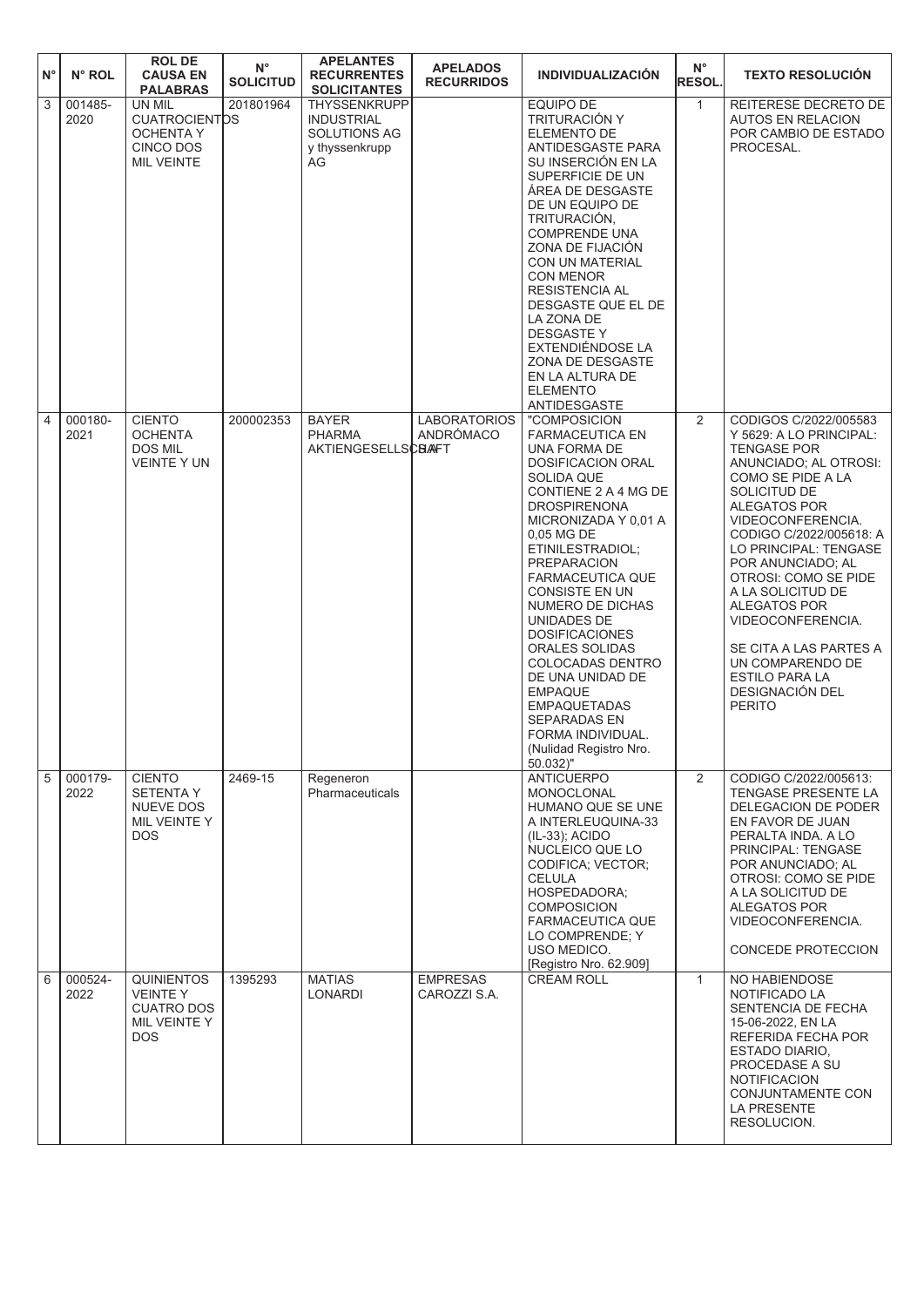| $N^{\circ}$    | N° ROL             | <b>ROL DE</b><br><b>CAUSA EN</b><br><b>PALABRAS</b>                                        | $N^{\circ}$<br><b>SOLICITUD</b> | <b>APELANTES</b><br><b>RECURRENTES</b><br><b>SOLICITANTES</b>                               | <b>APELADOS</b><br><b>RECURRIDOS</b>                            | <b>INDIVIDUALIZACIÓN</b>    | $N^{\circ}$<br><b>RESOL.</b> | <b>TEXTO RESOLUCIÓN</b>                                                                                                                                                                                                                                                                                                                                                                                                                                        |
|----------------|--------------------|--------------------------------------------------------------------------------------------|---------------------------------|---------------------------------------------------------------------------------------------|-----------------------------------------------------------------|-----------------------------|------------------------------|----------------------------------------------------------------------------------------------------------------------------------------------------------------------------------------------------------------------------------------------------------------------------------------------------------------------------------------------------------------------------------------------------------------------------------------------------------------|
| $\overline{7}$ | 000644-<br>2022    | <b>SEISCIENTOS</b><br><b>CUARENTA Y</b><br><b>CUATRO DOS</b><br>MIL VEINTE Y<br><b>DOS</b> | 1463057                         | H-D U.S.A., LLC                                                                             |                                                                 | $H-D$                       | 2                            | CODIGO C/2022/005637: A<br>LO PRINCIPAL: COMO SE<br>PIDE A LA SUSPENSION<br>DE LA VISTA DE LA<br>CAUSA; AL OTROSI: POR<br><b>ACOMPAÑADA</b><br>CONSIGNACION. CODIGO<br>C/2022/005638: TENGASE<br>PRESENTE EN LA VISTA<br>DE LA CAUSA.<br>REITERESE DECRETO DE<br><b>AUTOS EN RELACION</b><br>POR CAMBIO DE ESTADO<br>PROCESAL.                                                                                                                                 |
| 8              | 000647-<br>2022    | <b>SEISCIENTOS</b><br><b>CUARENTA Y</b><br>SIETE DOS<br>MIL VEINTE Y<br><b>DOS</b>         | 1395118                         | <b>RENO CHILE</b><br>S.A.                                                                   | <b>BIOTEC CHILE</b><br>S.A., CLAUDIO<br>LÓPEZ<br><b>LARENAS</b> | SANICARE ALCOHOL<br>GEL 70° | $\mathbf{1}$                 | CODIGO/005586:<br><b>TENGASE POR</b><br>ANUNCIADO; COMO SE<br>PIDE A LA SOLICITUD DE<br><b>ALEGATOS POR</b><br>VIDEOCONFERENCIA;<br>TENGASE PRESENTE EN<br>LA VISTA DE LA CAUSA.<br>CODIGO/005614:<br>TENGASE PRESENTE LA<br>DELEGACION DE PODER<br>EN FAVOR DE JUAN<br>PERALTA INDA.<br><b>TENGASE POR</b><br>ANUNCIADO. CODIGO<br>5621. TENGASE POR<br>ANUNCIADO.                                                                                            |
| 9              | 000649-<br>2022    | <b>SEISCIENTOS</b><br><b>CUARENTA Y</b><br><b>NUEVE DOS</b><br>MIL VEINTE Y<br><b>DOS</b>  | 1457882                         | <b>COMERCIAL</b><br><b>TOTALPACK</b><br>LTDA,<br>CRISTÓBAL DEL<br>PEDREGAL<br><b>MUJICA</b> |                                                                 | <b>COUNTACH</b>             | 2                            | CODIGO /005571: A LO<br>PRINCIPAL: TENGASE<br>PRESENTE LA<br>DELEGACION DE PODER<br>EN FAVOR FRANCO<br>DELLAFIORI ALBALA; AL<br><b>OTROSI: POR</b><br>ACOMPAÑADO.<br>CODIGO/005572:<br><b>TENGASE POR</b><br>ANUNCIADO Y COMO SE<br>PIDE A LA SOLICITUD DE<br>ALEGATOS POR<br>VIDEOCONFERENCIA.<br>CODIGO/005628: A LO<br>PRINCIPAL: COMO SE<br>PIDE A LA SUSPENSION.<br>REITERESE DECRETO DE<br><b>AUTOS EN RELACION</b><br>POR CAMBIO DE ESTADO<br>PROCESAL. |
|                | 10 000654-<br>2022 | <b>SEISCIENTOS</b><br><b>CINCUENTA Y</b><br><b>CUATRO DOS</b><br>MIL VEINTE Y<br>DOS.      | 1457841                         | <b>ATSA CHILE</b><br>S.A.                                                                   |                                                                 | HUMI [K] BIO WSG            | 2                            | CODIGO C/2022/005596:<br>COMO SE PIDE A LA<br>SUSPENSION DE LA<br>VISTA DE LA CAUSA.<br>REITERESE DECRETO DE<br><b>AUTOS EN RELACION</b><br>POR CAMBIO DE ESTADO<br>PROCESAL.                                                                                                                                                                                                                                                                                  |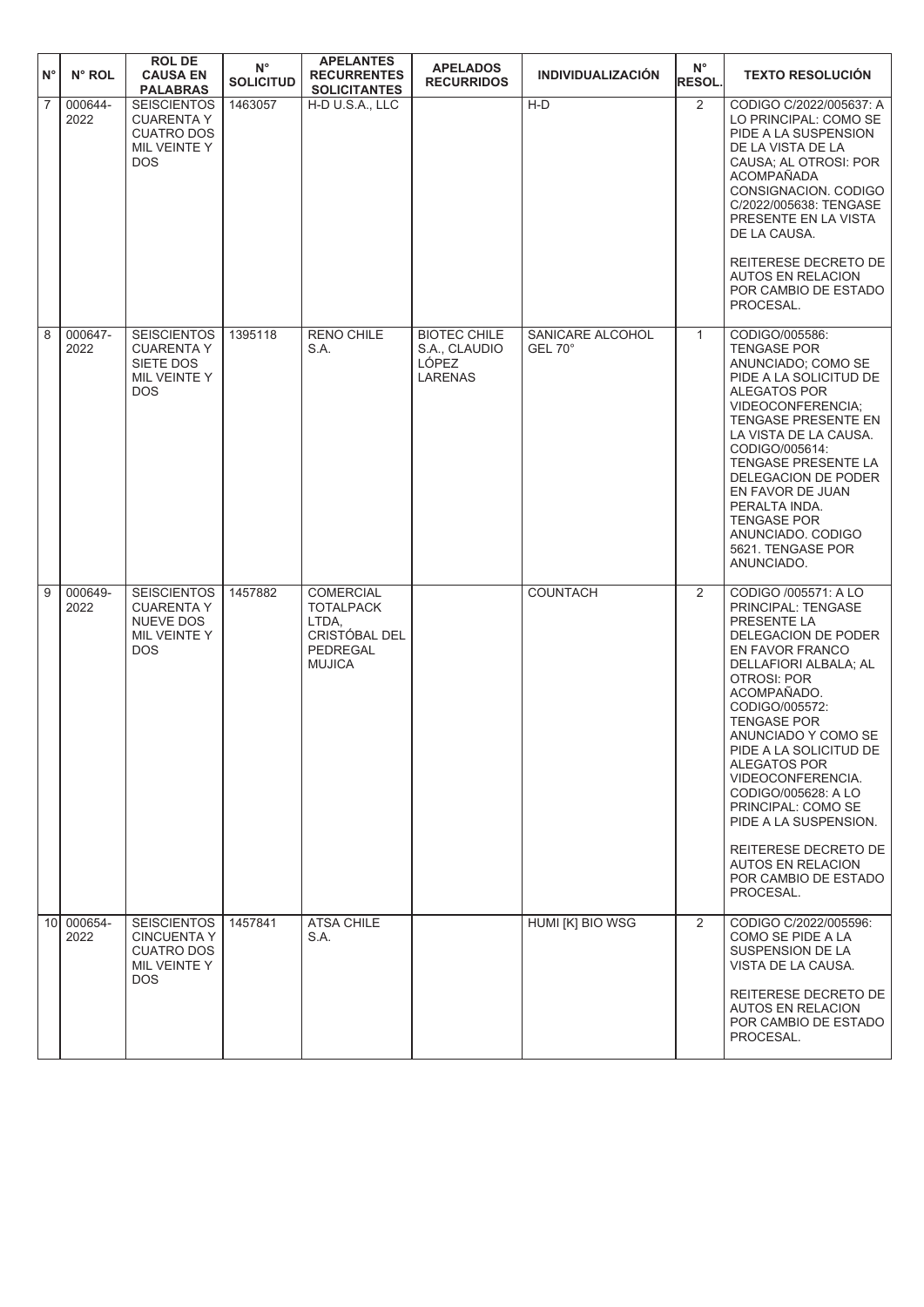| $N^{\circ}$<br>N° ROL              | <b>ROLDE</b><br><b>CAUSA EN</b><br><b>PALABRAS</b>                                      | $N^{\circ}$<br><b>SOLICITUD</b> | <b>APELANTES</b><br><b>RECURRENTES</b><br><b>SOLICITANTES</b> | <b>APELADOS</b><br><b>RECURRIDOS</b> | <b>INDIVIDUALIZACIÓN</b>                | $N^{\circ}$<br><b>RESOL.</b> | <b>TEXTO RESOLUCIÓN</b>                                                                                                                                                                                                                                                                                                                     |
|------------------------------------|-----------------------------------------------------------------------------------------|---------------------------------|---------------------------------------------------------------|--------------------------------------|-----------------------------------------|------------------------------|---------------------------------------------------------------------------------------------------------------------------------------------------------------------------------------------------------------------------------------------------------------------------------------------------------------------------------------------|
| 000655-<br>11<br>2022              | <b>SEISCIENTOS</b><br><b>CINCUENTA Y</b><br>CINCO DOS<br>MIL VEINTE Y<br><b>DOS</b>     | 1457901                         | ANDES DRINKS<br><b>SPA</b>                                    |                                      | <b>SANTO FINEST</b><br><b>COCKTAILS</b> | 2                            | CODIGO C/2022/005626:<br>TENGASE PRESENTE LA<br>DELEGACION DE PODER<br>EN FAVOR DE<br>ALEJANDRA VARELA<br>PATIÑO.<br>CODIGO C/2022/005627: A<br>LO PRINCIPAL: TENGASE<br>POR ANUNCIADO; AL<br>OTROSI: COMO SE PIDE<br>A LA SOLICITUD DE<br><b>ALEGATOS POR</b><br>VIDEOCONFERENCIA.<br><b>SENTENCIA</b><br><b>CONFIRMATORIA</b>             |
| 12 <sup>1</sup><br>000658-<br>2022 | <b>SEISCIENTOS</b><br><b>CINCUENTA Y</b><br>OCHO DOS<br>MIL VEINTE Y<br><b>DOS</b>      | 1458185                         | <b>CAFE NARANJO</b><br>S.P.A.                                 |                                      | <b>BLACKSUBMARINE</b>                   | 2                            | CODIGO C/2022/005631: A<br>LO PRINCIPAL: COMO SE<br>PIDE A LA SUSPENSION<br>DE LA VISTA DE LA<br><b>CAUSA POR</b><br>COMPARECENCIA; AL<br><b>OTROSI: POR</b><br>ACOMPAÑADOS.<br>REITERESE DECRETO DE<br><b>AUTOS EN RELACION</b><br>POR CAMBIO DE ESTADO<br>PROCESAL.                                                                       |
| 13 000663-<br>2022                 | <b>SEISCIENTOS</b><br><b>SESENTA Y</b><br><b>TRES DOS</b><br>MIL VEINTE Y<br><b>DOS</b> | 1464070                         | <b>INVERSIONES</b><br>MÁLAGA S.A.                             |                                      | P PLACARE                               | 2                            | CODIGOS C/2022/005578<br>Y 5585: ESTESE A LO<br><b>RESUELTO A</b><br>CONTINUACION, CODIGO<br>C/2022/005624: A LO<br>PRINCIPAL: COMO SE<br>PIDE A LA SUSPENSION<br>DE LA VISTA DE LA<br>CAUSA: AL OTROSI: POR<br><b>ACOMPAÑADA</b><br>CONSIGNACION.<br>REITERESE DECRETO DE<br><b>AUTOS EN RELACION</b><br>POR CAMBIO DE ESTADO<br>PROCESAL. |
| 000666-<br>14<br>2022              | <b>SEISCIENTOS</b><br><b>SESENTA Y</b><br>SEIS DOS MIL<br><b>VEINTEY</b><br>DOS.        | 1393193                         | <b>BRITISH</b><br>AMERICAN<br><b>TOBACCO</b><br>(BRANDS) INC. |                                      | PAPER FILTER                            | 2                            | CODIGO C/2022/005557: A<br>LO PRINCIPAL: TENGASE<br>PRESENTE LA<br>DELEGACION DE PODER<br>EN FAVOR DE CARLOS<br>LAZCANO OSSA; AL<br>PRIMER OTROSI:<br><b>TENGASE POR</b><br>ANUNCIADO; AL<br>SEGUNDO OTROSI:<br>COMO SE PIDE A LA<br>SOLICITUD DE<br>ALEGATOS POR<br>VIDEOCONFERENCIA.<br><b>SENTENCIA</b><br><b>CONFIRMATORIA</b>          |
| 15<br>000669-<br>2022              | <b>SEISCIENTOS</b><br><b>SESENTA Y</b><br>NUEVE DOS<br>MIL VEINTE Y<br><b>DOS</b>       | 1440479                         | <b>AMERICA</b><br>MOVIL S.A.B. DE<br>C.V.                     |                                      | <b>SITES LATAM</b>                      | $\overline{2}$               | CODIGO C/2022/005576: A<br>LO PRINCIPAL: TENGASE<br>POR ANUNCIADO; AL<br>OTROSI: COMO SE PIDE<br>A LA SOLICITUD DE<br>ALEGATOS POR<br>VIDEOCONFERENCIA.<br><b>SENTENCIA</b><br><b>REVOCATORIA</b>                                                                                                                                           |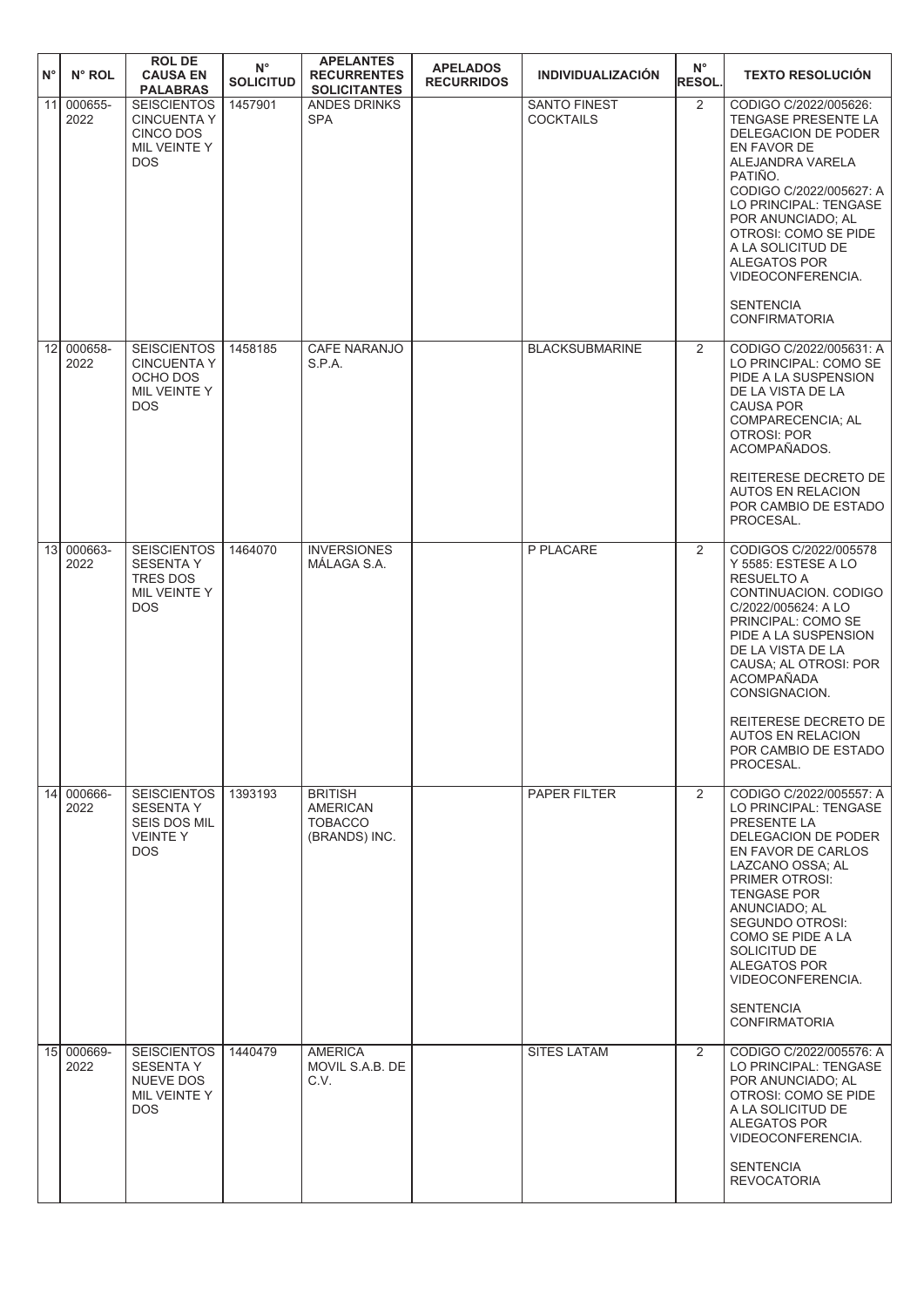| $N^{\circ}$     | N° ROL             | <b>ROL DE</b><br><b>CAUSA EN</b><br><b>PALABRAS</b>                                          | $N^{\circ}$<br><b>SOLICITUD</b> | <b>APELANTES</b><br><b>RECURRENTES</b><br><b>SOLICITANTES</b>          | <b>APELADOS</b><br><b>RECURRIDOS</b>                                                                                              | <b>INDIVIDUALIZACIÓN</b>               | $N^{\circ}$<br>RESOL. | <b>TEXTO RESOLUCIÓN</b>                                                                                                                                                                                                                                                                                                                                                                                                                                       |
|-----------------|--------------------|----------------------------------------------------------------------------------------------|---------------------------------|------------------------------------------------------------------------|-----------------------------------------------------------------------------------------------------------------------------------|----------------------------------------|-----------------------|---------------------------------------------------------------------------------------------------------------------------------------------------------------------------------------------------------------------------------------------------------------------------------------------------------------------------------------------------------------------------------------------------------------------------------------------------------------|
| 16 <sup>1</sup> | 000672-<br>2022    | <b>SEISCIENTOS</b><br><b>SETENTA Y</b><br><b>DOS DOS MIL</b><br><b>VEINTEY</b><br><b>DOS</b> | 1447803                         | <b>FALTIN &amp;</b><br><b>PARTNERS</b><br><b>RETAIL SPA</b>            |                                                                                                                                   | <b>TEH</b>                             | $\mathbf{1}$          | REITERESE DECRETO DE<br><b>AUTOS EN RELACION</b><br>POR CAMBIO DE ESTADO<br>PROCESAL.                                                                                                                                                                                                                                                                                                                                                                         |
| 17 <sup>1</sup> | 000674-<br>2022    | <b>SEISCIENTOS</b><br><b>SETENTA Y</b><br><b>CUATRO DOS</b><br>MIL VEINTE Y<br><b>DOS</b>    | 1387556                         | <b>FUNDACION</b><br><b>MARIA EN EL</b><br>CAMINO                       |                                                                                                                                   | FUNDACION MARÍA EN<br>EL CAMINO        | $\overline{2}$        | CODIGO C/2022/005625:<br><b>TENGASE POR</b><br>ANUNCIADO.<br><b>SENTENCIA</b><br><b>REVOCATORIA</b>                                                                                                                                                                                                                                                                                                                                                           |
| 18 <sup>1</sup> | 000675-<br>2022    | <b>SEISCIENTOS</b><br><b>SETENTA Y</b><br>CINCO DOS<br>MIL VEINTE Y<br>DOS.                  | 1380400                         | <b>GABRIEL</b><br><b>ANTONIO</b><br><b>HERNÁNDEZ</b><br><b>BASTÍAS</b> | <b>INVERSIONES</b><br>PUCON S.A                                                                                                   | PALGUÍN ALTO                           | $\overline{2}$        | CODIGO/005609:<br><b>TENGASE PRESENTE LA</b><br>DELEGACION DE PODER<br>EN FAVOR DE MARIA<br>RODRIGUEZ HEVIA.<br>CODIGO /005610:<br><b>TENGASE POR</b><br>ANUNCIADO; COMO SE<br>PIDE A LA SOLICITUD DE<br>ALEGATOS POR<br>VIDEOCONFERENCIA.<br>CODIGO/005630: COMO<br>SE PIDE A LA<br>SUSPENSION DE LA<br>VISTA DE LA CAUSA POR<br>COMPARECENCIA; POR<br>ACOMPAÑADOS.<br>REITERESE DECRETO DE<br><b>AUTOS EN RELACION</b><br>POR CAMBIO DE ESTADO<br>PROCESAL. |
| 19 <sup>l</sup> | 000676-<br>2022    | <b>SEISCIENTOS</b><br><b>SETENTAY</b><br><b>SEIS DOS MIL</b><br><b>VEINTEY</b><br><b>DOS</b> | 1470474                         | <b>COMPAÑIA</b><br><b>AGROPECUARIA</b><br>COPEVALS.A                   | <b>ASOCIACIÓN</b><br><b>GREMIAL DE</b><br><b>CORREDORES</b><br>DE<br><b>PROPIEDADES</b><br>REGIÓN DE<br><b>VALPARAÍSO</b><br>A.G. | <b>CPVAL A.G</b>                       | 2                     | CODIGO /005615:<br><b>TENGASE PRESENTE LA</b><br>DELEGACION DE PODER<br>EN FAVOR DE JUAN<br>PERALTA INDA, A LO<br>PRINCIPAL: TENGASE<br>POR ANUNCIADO; AL<br><b>OTROSI: COMO SE PIDE</b><br>A LA SOLICITUD DE<br>ALEGATOS POR<br>VIDEOCONFERENCIA.<br>CODIGO 5620: A LO<br>PRINCIPAL: TENGASE<br>POR ANUNCIADO; AL<br>OTROSI: COMO SE PIDE<br>A LA SOLITUD DE<br><b>ALEGATOS</b><br><b>SENTENCIA</b><br><b>CONFIRMATORIA</b>                                  |
| 20 <sup>1</sup> | 000678-<br>2022    | <b>SEISCIENTOS</b><br><b>SETENTAY</b><br>OCHO DOS<br>MIL VEINTE Y<br><b>DOS</b>              | 1439534                         | <b>MARCELO</b><br><b>CARLOS</b><br><b>MARCONI TORO</b>                 |                                                                                                                                   | RE-PLACE 360                           | $\mathbf{1}$          | <b>DESE CUENTA</b>                                                                                                                                                                                                                                                                                                                                                                                                                                            |
|                 | 21 000683-<br>2022 | <b>SEISCIENTOS</b><br><b>OCHENTA Y</b><br>TRES DOS<br>MIL VEINTE Y<br><b>DOS</b>             | 1469814                         | <b>LINKSUR SPA</b>                                                     |                                                                                                                                   | SMARTGPS RASTREO<br><b>INTELIGENTE</b> | $\mathbf{1}$          | <b>DESE CUENTA</b>                                                                                                                                                                                                                                                                                                                                                                                                                                            |
| 22              | 000684-<br>2022    | <b>SEISCIENTOS</b><br><b>OCHENTA Y</b><br><b>CUATRO DOS</b><br>MIL VEINTE Y<br><b>DOS</b>    | 1469744                         | <b>TECNOGRAFICA</b><br><b>SPA</b>                                      |                                                                                                                                   | <b>TG TECNOGRÁFICA</b>                 | $\mathbf{1}$          | <b>DESE CUENTA</b>                                                                                                                                                                                                                                                                                                                                                                                                                                            |
|                 | 23 000691-<br>2022 | <b>SEISCIENTOS</b><br>NOVENTA Y<br>UN DOS MIL<br><b>VEINTEY</b><br>DOS.                      | 1463548                         | <b>ARIEL ALBERTO</b><br><b>VALDÉS</b><br><b>BARRERA</b>                |                                                                                                                                   | <b>ASTROBIKE</b>                       | $\mathbf{1}$          | <b>DESE CUENTA</b>                                                                                                                                                                                                                                                                                                                                                                                                                                            |